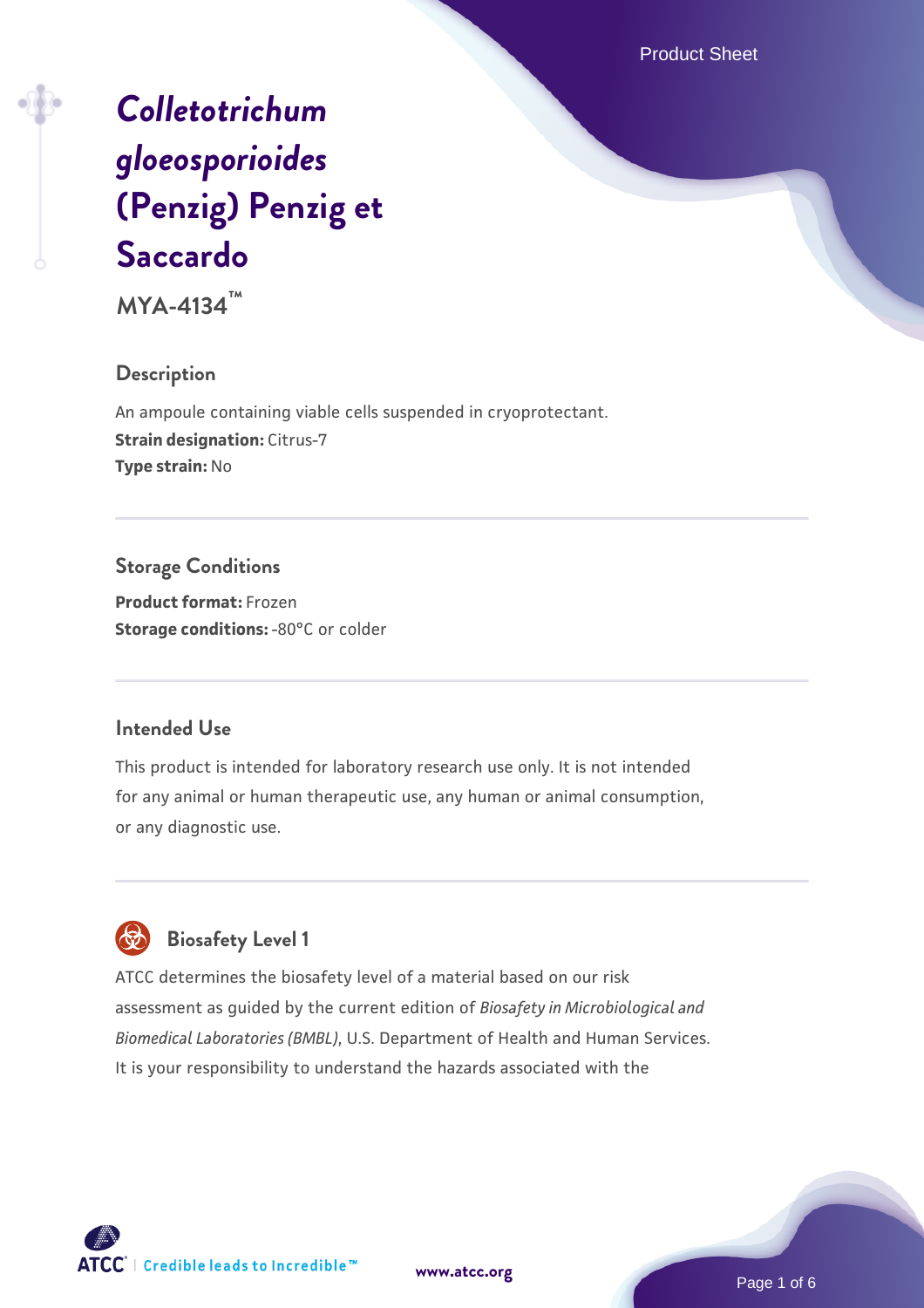#### **MYA-4134**

material per your organization's policies and procedures as well as any other applicable regulations as enforced by your local or national agencies.

ATCC highly recommends that appropriate personal protective equipment is always used when handling vials. For cultures that require storage in liquid nitrogen, it is important to note that some vials may leak when submersed in liquid nitrogen and will slowly fill with liquid nitrogen. Upon thawing, the conversion of the liquid nitrogen back to its gas phase may result in the vial exploding or blowing off its cap with dangerous force creating flying debris. Unless necessary, ATCC recommends that these cultures be stored in the vapor phase of liquid nitrogen rather than submersed in liquid nitrogen.

# **Certificate of Analysis**

For batch-specific test results, refer to the applicable certificate of analysis that can be found at www.atcc.org.

### **Growth Conditions**

**Medium:**  [ATCC Medium 336: Potato dextrose agar \(PDA\)](https://www.atcc.org/-/media/product-assets/documents/microbial-media-formulations/3/3/6/atcc-medium-336.pdf?rev=d9160ad44d934cd8b65175461abbf3b9) [ATCC Medium 338: Potato sucrose agar](https://www.atcc.org/-/media/product-assets/documents/microbial-media-formulations/3/3/8/atcc-medium-338.pdf?rev=46546b6f4a85482b856b30458c18db73) **Temperature:** 24-26°C **Atmosphere:** Aerobic

### **Handling Procedures**

**Frozen ampoules** packed in dry ice should either be thawed immediately or



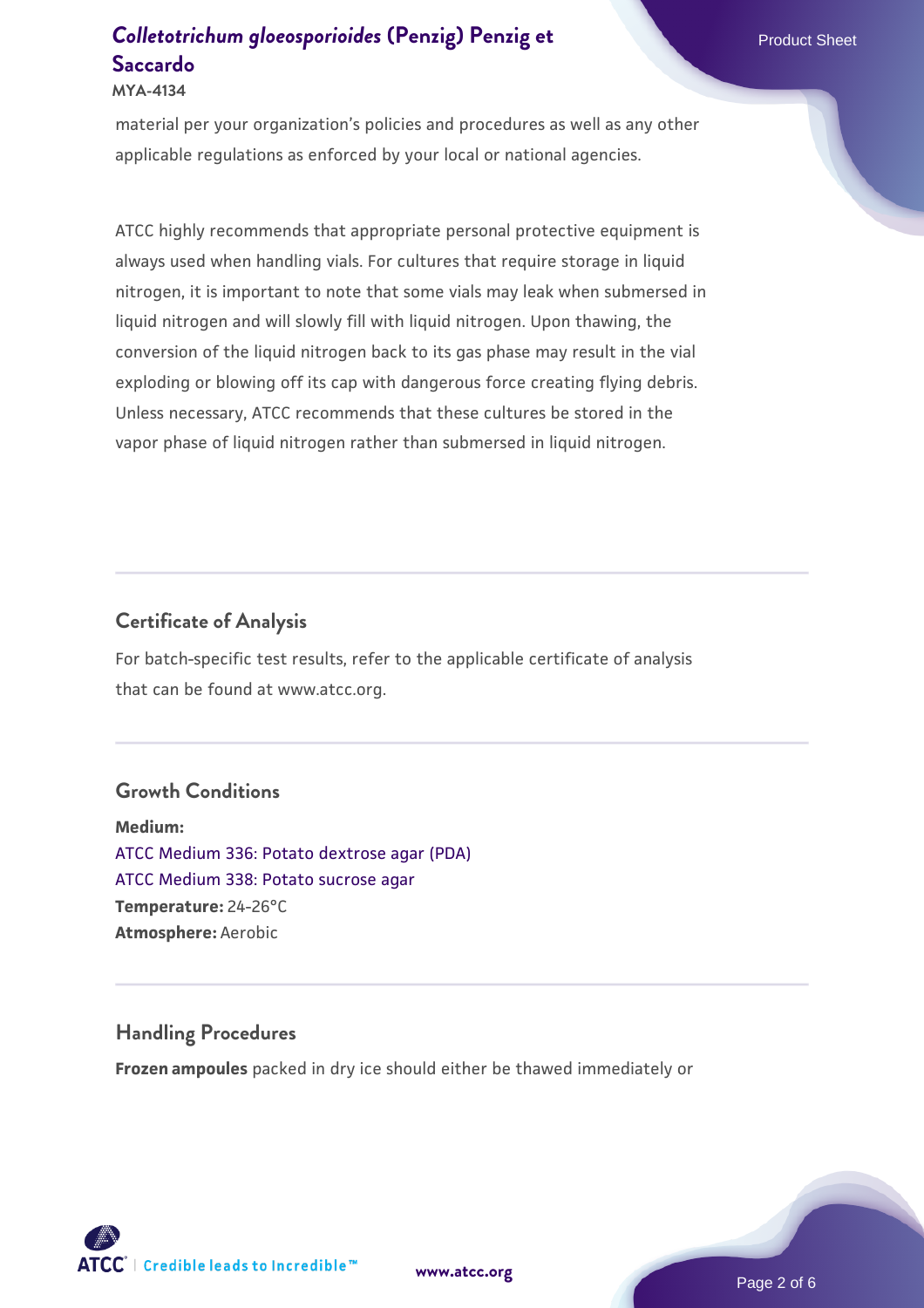#### **MYA-4134**

stored in liquid nitrogen. If liquid nitrogen storage facilities are not available, frozen ampoules may be stored at or below -70°C for approximately one week. **Do not under any circumstance store frozen ampoules at refrigerator freezer temperatures (generally -20°C)**. Storage of frozen material at this temperature will result in the death of the culture.

- 1. To thaw a frozen ampoule, place in a **25°C to 30°C** water bath, until just thawed **(approximately 5 minutes)**. Immerse the ampoule just sufficient to cover the frozen material. Do not agitate the ampoule.
- 2. Immediately after thawing, wipe down ampoule with 70% ethanol and aseptically transfer at least 50 µL (or 2-3 agar cubes) of the content onto a plate or broth with medium recommended.
- 3. Incubate the inoculum/strain at the temperature and conditions recommended.
- 4. Inspect for growth of the inoculum/strain regularly for up to 4 weeks. The time necessary for significant growth will vary from strain to strain.

**Morphology:** Colonies on PDA are with well-developed aerial mycelium, 8-9 cm diameter after 10 days, cottony, white to smoke-gray, with small black or peach-colored dots corresponding to the fungal sporulation, reverse straw with black dots, sometimes forming sectors.

#### **Notes**

Not hazardous to healthy individuals, however it may cause keratitis or infect wounds of immunocompromised person.

Additional, updated information on this product may be available on the ATCC web site at www.atcc.org.

### **Material Citation**

If use of this material results in a scientific publication, please cite the material in the following manner: *Colletotrichum gloeosporioides* (Penzig) Penzig et Saccardo (ATCC MYA-4134)

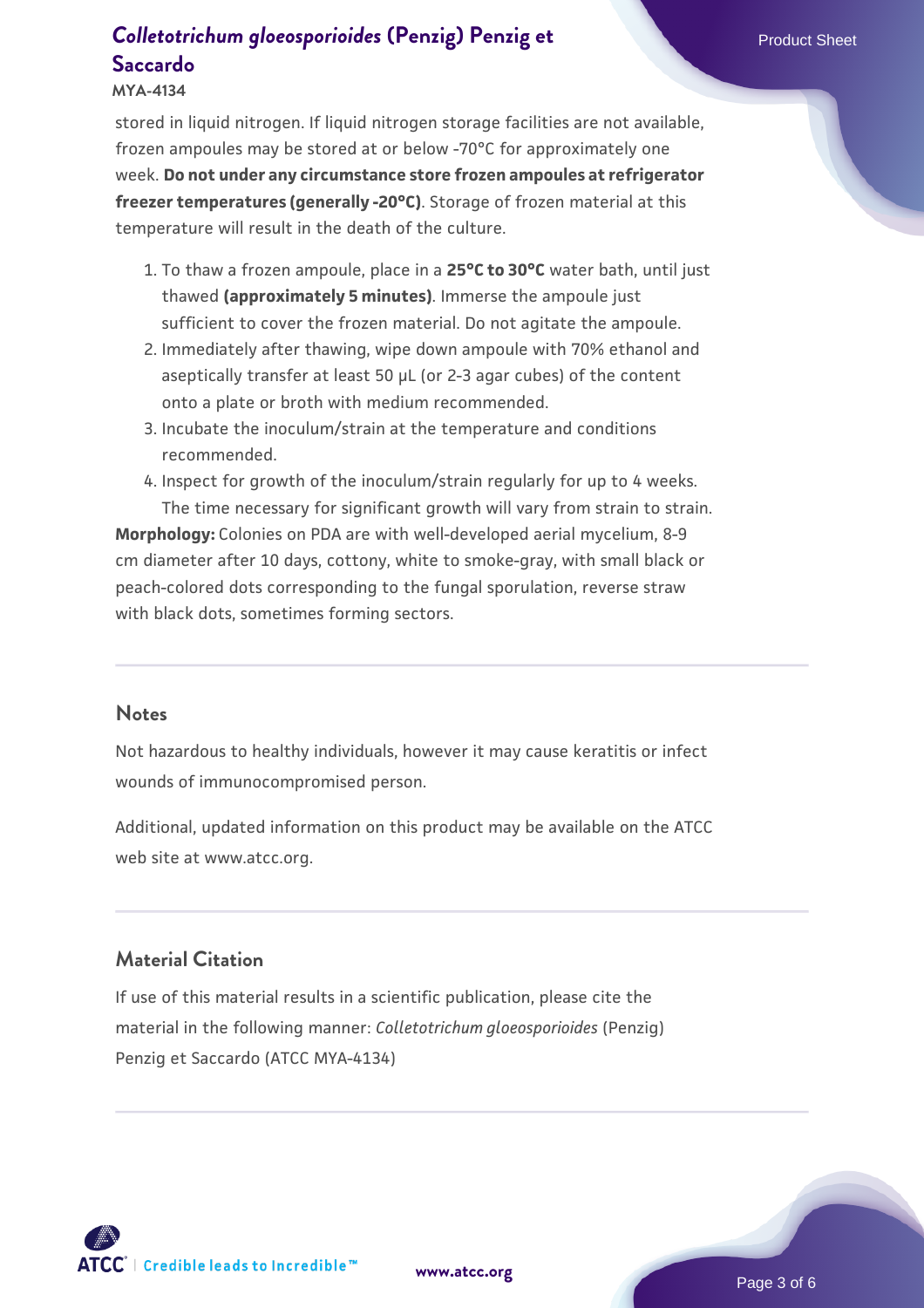**MYA-4134**

### **References**

References and other information relating to this material are available at www.atcc.org.

# **Warranty**

The product is provided 'AS IS' and the viability of ATCC® products is warranted for 30 days from the date of shipment, provided that the customer has stored and handled the product according to the information included on the product information sheet, website, and Certificate of Analysis. For living cultures, ATCC lists the media formulation and reagents that have been found to be effective for the product. While other unspecified media and reagents may also produce satisfactory results, a change in the ATCC and/or depositor-recommended protocols may affect the recovery, growth, and/or function of the product. If an alternative medium formulation or reagent is used, the ATCC warranty for viability is no longer valid. Except as expressly set forth herein, no other warranties of any kind are provided, express or implied, including, but not limited to, any implied warranties of merchantability, fitness for a particular purpose, manufacture according to cGMP standards, typicality, safety, accuracy, and/or noninfringement.

# **Disclaimers**

This product is intended for laboratory research use only. It is not intended for any animal or human therapeutic use, any human or animal consumption, or any diagnostic use. Any proposed commercial use is prohibited without a license from ATCC.

While ATCC uses reasonable efforts to include accurate and up-to-date information on this product sheet, ATCC makes no warranties or representations as to its accuracy. Citations from scientific literature and



**[www.atcc.org](http://www.atcc.org)**

Page 4 of 6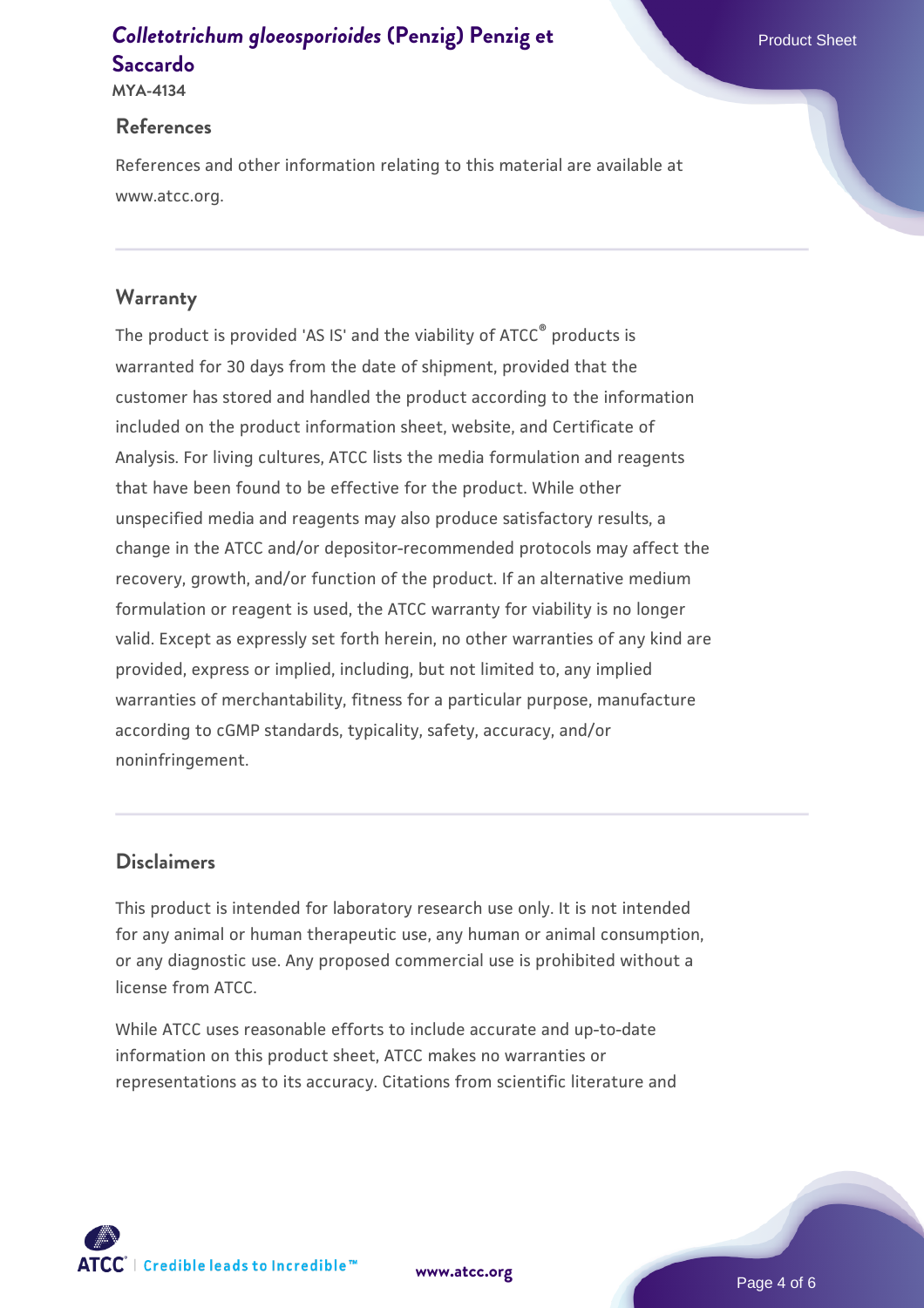**MYA-4134**

patents are provided for informational purposes only. ATCC does not warrant that such information has been confirmed to be accurate or complete and the customer bears the sole responsibility of confirming the accuracy and completeness of any such information.

This product is sent on the condition that the customer is responsible for and assumes all risk and responsibility in connection with the receipt, handling, storage, disposal, and use of the ATCC product including without limitation taking all appropriate safety and handling precautions to minimize health or environmental risk. As a condition of receiving the material, the customer agrees that any activity undertaken with the ATCC product and any progeny or modifications will be conducted in compliance with all applicable laws, regulations, and guidelines. This product is provided 'AS IS' with no representations or warranties whatsoever except as expressly set forth herein and in no event shall ATCC, its parents, subsidiaries, directors, officers, agents, employees, assigns, successors, and affiliates be liable for indirect, special, incidental, or consequential damages of any kind in connection with or arising out of the customer's use of the product. While reasonable effort is made to ensure authenticity and reliability of materials on deposit, ATCC is not liable for damages arising from the misidentification or misrepresentation of such materials.

Please see the material transfer agreement (MTA) for further details regarding the use of this product. The MTA is available at www.atcc.org.

### **Copyright and Trademark Information**

© ATCC 2021. All rights reserved. ATCC is a registered trademark of the American Type Culture Collection.

#### **Revision**

This information on this document was last updated on 2021-05-20